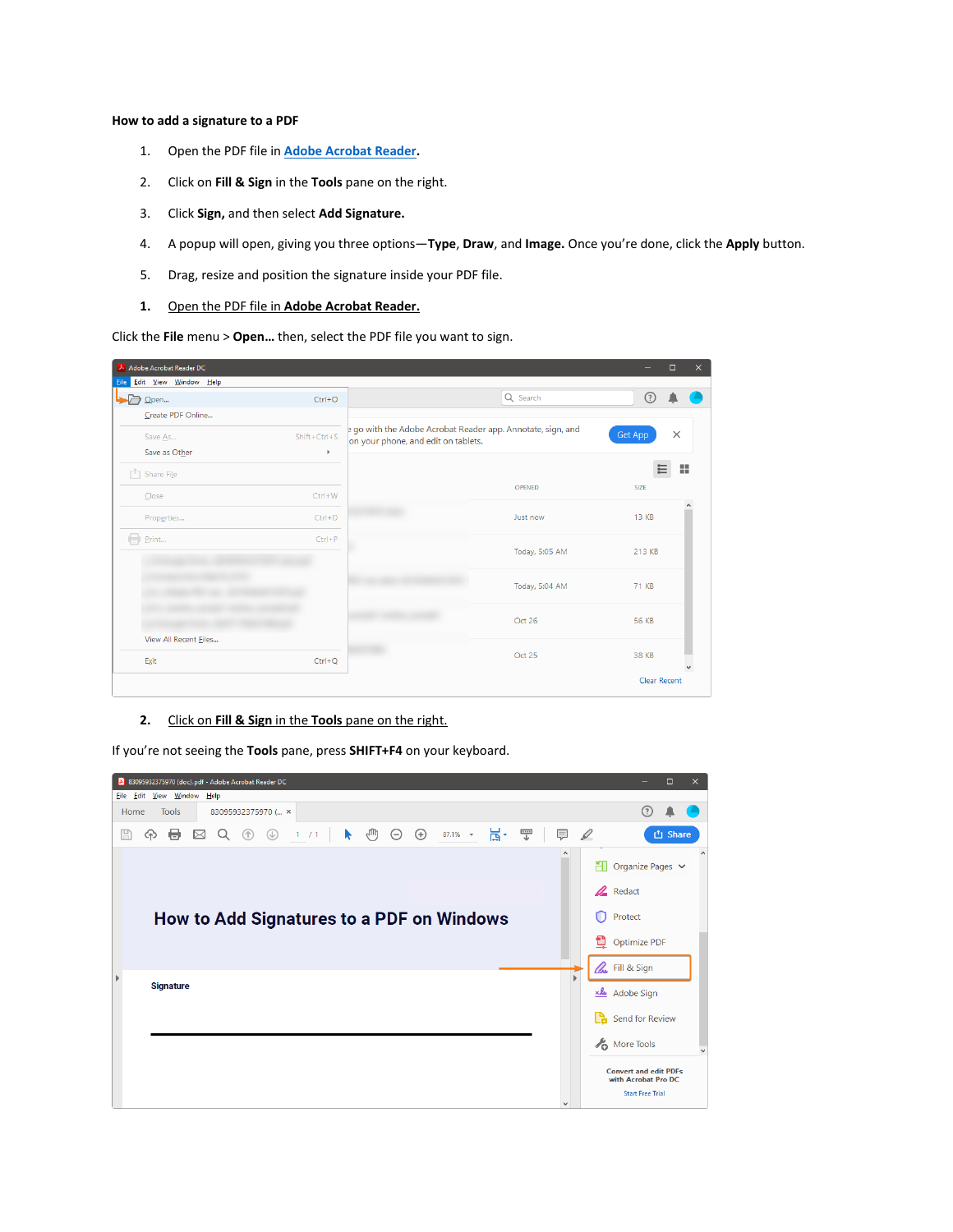A toolbar will appear at the top of your document.

## **3.** Click **Sign,** and then select **Add Signature.**

| Fill & Sign |  |  |  | $IAb \quad X \quad V \quad \bigcirc \quad - \quad \bullet \quad \bigcirc \quad \mathcal{O}_{\mathbf{m}}^{\bullet}$ Sign | Send a Copy | Close         |
|-------------|--|--|--|-------------------------------------------------------------------------------------------------------------------------|-------------|---------------|
|             |  |  |  | Add Signature O                                                                                                         |             | $\sim$<br>- 물 |
|             |  |  |  | Add Initials <b>O</b>                                                                                                   |             |               |

**4.** A popup will open, giving you three options—**Type**, **Draw**, and **Image.** Once you're done, click the **Apply** button.

**Type** allows you to type your name in cursive format. You're free to change the style of the signature.

**Draw** allows you to draw the signature using your mouse, touchpad, or a pen if you're using a touchscreen device.

**Image** allows you to select an image file of your signature.

| 83095932375970 (doc).pdf - Adobe Acrobat Reader DC<br>File Edit View Window Help                    | $\overline{\phantom{a}}$ | $\Box$       | $\times$ |
|-----------------------------------------------------------------------------------------------------|--------------------------|--------------|----------|
| <b>Tools</b><br>83095932375970 ( ×<br>Home                                                          | (2)                      |              |          |
|                                                                                                     |                          | <b>Share</b> |          |
| $IAb \times \sqrt{1}$<br>Send a Copy<br>$\mathbb{Z}_m$ Sign<br>Fill & Sign<br>$\left(3\right)$<br>0 |                          | Close        |          |
| Ó.<br>画<br>囜<br>Type<br>Draw<br>Image                                                               |                          | $\sim$       | T S      |
|                                                                                                     |                          |              |          |
| $\overline{\mathcal{F}}$                                                                            |                          |              |          |
| <b>Sign</b>                                                                                         |                          |              |          |
|                                                                                                     |                          |              | 4        |
|                                                                                                     |                          |              |          |
| Si<br>Save signature<br>☑                                                                           |                          |              |          |
| Apply<br>Cancel                                                                                     |                          |              |          |
|                                                                                                     |                          |              |          |

**5.** Drag, resize and position the signature inside your PDF file.

| 83095932375970 (doc).pdf - Adobe Acrobat Reader DC<br>File Edit View Window Help | $\mathbb{P}$                                                                          | $\Box$<br>$\times$       |
|----------------------------------------------------------------------------------|---------------------------------------------------------------------------------------|--------------------------|
| 83095932375970 ( ×<br>Tools<br>Home                                              |                                                                                       | $\odot$ $\blacksquare$   |
|                                                                                  | 图 A B 図 Q ① ① 1 /1   ▶ ① 〇 ① 10% · H · 〒                                              | <sup>t</sup> ] Share     |
| Fill & Sign                                                                      | Send a Copy<br>$[Ab \quad X \quad V \quad O \quad - \quad 0 \quad \beta^k \quad$ Sign | Close                    |
|                                                                                  | Óú.<br>画<br>囸<br>Type<br>Draw<br>Image                                                | $\sim$<br>$\overline{5}$ |
|                                                                                  |                                                                                       |                          |
| $\lambda$                                                                        |                                                                                       |                          |
| clgn<br>Si                                                                       |                                                                                       | ■ 等田 么 〇 登 么             |
|                                                                                  | Clear                                                                                 |                          |
|                                                                                  |                                                                                       |                          |
| Save signature<br>$\overline{\mathcal{L}}$                                       |                                                                                       |                          |
|                                                                                  | <b>Apply</b><br>Cancel                                                                |                          |
|                                                                                  |                                                                                       | $\mathcal{A}$<br>$\sim$  |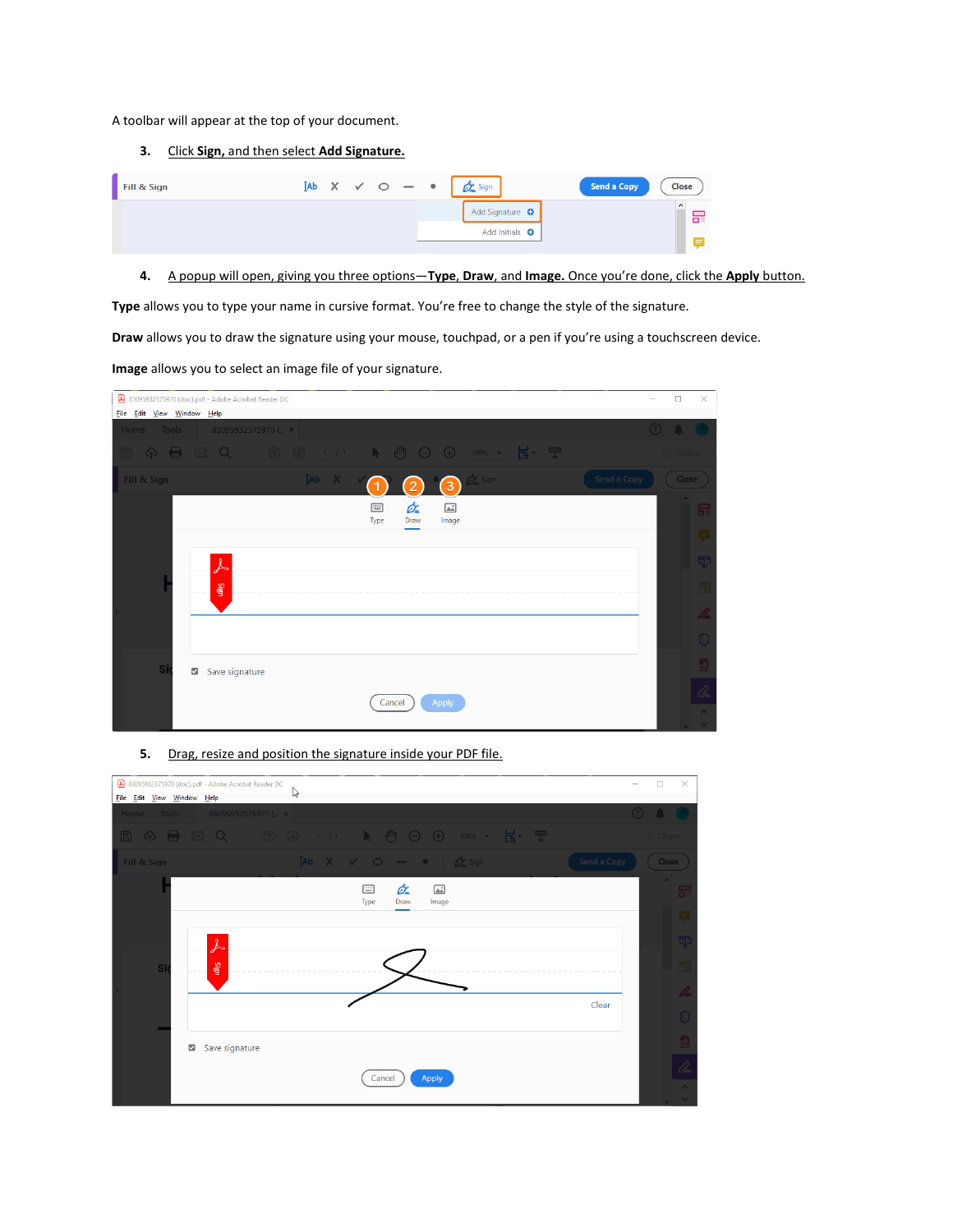## **How to add a signature to PDF files for [Foxit Reader](https://www.foxitsoftware.com/pdf-reader/) users:**

- 1. Open the **Foxit Reader** in your PC, then click the **File** menu > **Open** > **Computer** > **Browse** then select the PDF file you wish to sign.
- 2. Click **PDF Sign** in the toolbar at the top.
- 3. Click the green **+** icon in the toolbar. A dialog box with five options will open:
	- o **Draw Signature** allows you to draw the signature using your mouse or touchpad.
	- o **Import File** allows you to import PDF and image files.
	- o **Paste from Clipboard** allows you to use the image copied to your clipboard.
	- o **Type Signature** allows you to type your signature using cursive fonts.
	- o **Online Signature** allows you to use saved signatures in your Foxit account.
- 4. Once you're done, click the **Save** button. You can now drag, resize, and position the signature anywhere inside your PDF file.

1. Open the **Foxit Reader** in your PC, then click the **File** menu > **Open** > **Computer** > **Browse** then select the PDF file you wish to sign.



2. Click **PDF Sign** in the toolbar at the top.